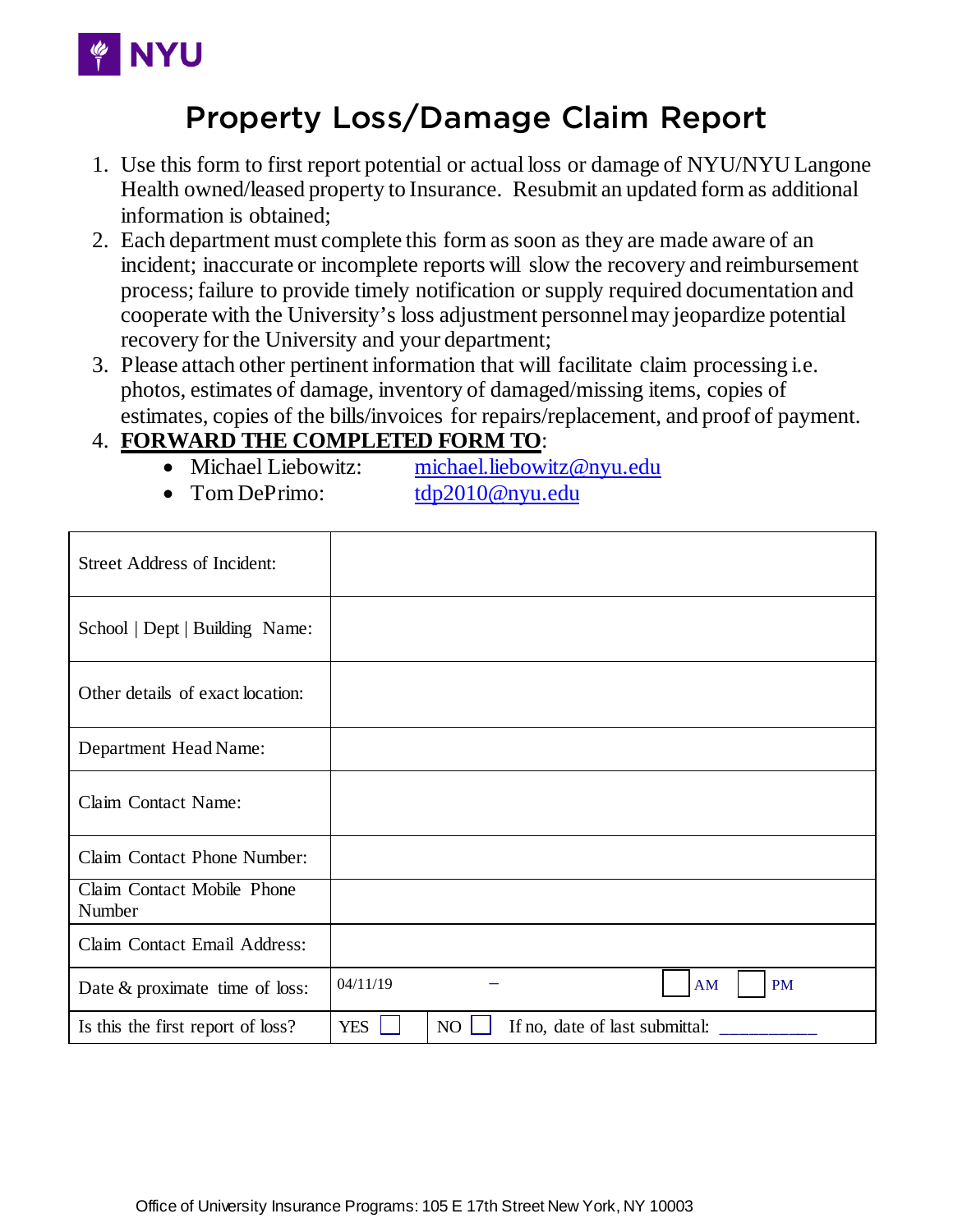## Property Loss/Damage Claim Report

| <b>CAUSE OF LOSS</b><br>(mark all that apply)  |                                          |  |                                      |  |  |
|------------------------------------------------|------------------------------------------|--|--------------------------------------|--|--|
| Fire and/or smoke                              | Roof leak                                |  | Theft or vandalism                   |  |  |
| Lightning                                      | Pipe leakage                             |  | Transit / during shipment            |  |  |
| Wind                                           | Backup of sewers or<br>drains            |  | Vehicle                              |  |  |
| Flood                                          | Underground seepage                      |  | Utility interruption                 |  |  |
| Explosion                                      | <b>Escaped fluids</b>                    |  | Electrical failure or<br>disturbance |  |  |
| Earth movement, settling,<br>or cracking       | Mechanical breakdown                     |  | Spoilage                             |  |  |
| Hazardous materials<br>release / contamination | Computer virus or cyber<br>attack/threat |  | Other (provide explanation<br>below) |  |  |
| <b>Other/Notes:</b>                            |                                          |  |                                      |  |  |

| Describe the property lost/damaged and the causation in detail (narrative of circumstances surrounding event):                           |            |                |
|------------------------------------------------------------------------------------------------------------------------------------------|------------|----------------|
| Estimate Dollar Value of the Loss<br>Approximate value to repair and/or replace damage property with like kind and quality.<br>Comments: |            |                |
| 3. List all witness names and contact information (including contractors and CU employees working near the location):                    |            |                |
|                                                                                                                                          | <b>YES</b> | N <sub>O</sub> |
| Did you take measures to protect the property from further damage? How?                                                                  |            |                |

| 4. |                                                                                   | Did you take measures to protect the property from further damage? How?           |  |  |
|----|-----------------------------------------------------------------------------------|-----------------------------------------------------------------------------------|--|--|
|    | Comments:                                                                         |                                                                                   |  |  |
|    |                                                                                   | 5. Can the damaged property be salvaged in any way to minimize the ultimate loss? |  |  |
|    | Comments:                                                                         |                                                                                   |  |  |
|    | 6. Was the Facilities Dept contacted to inspect and repair the loss? If not, who? |                                                                                   |  |  |
|    | Comments:                                                                         |                                                                                   |  |  |